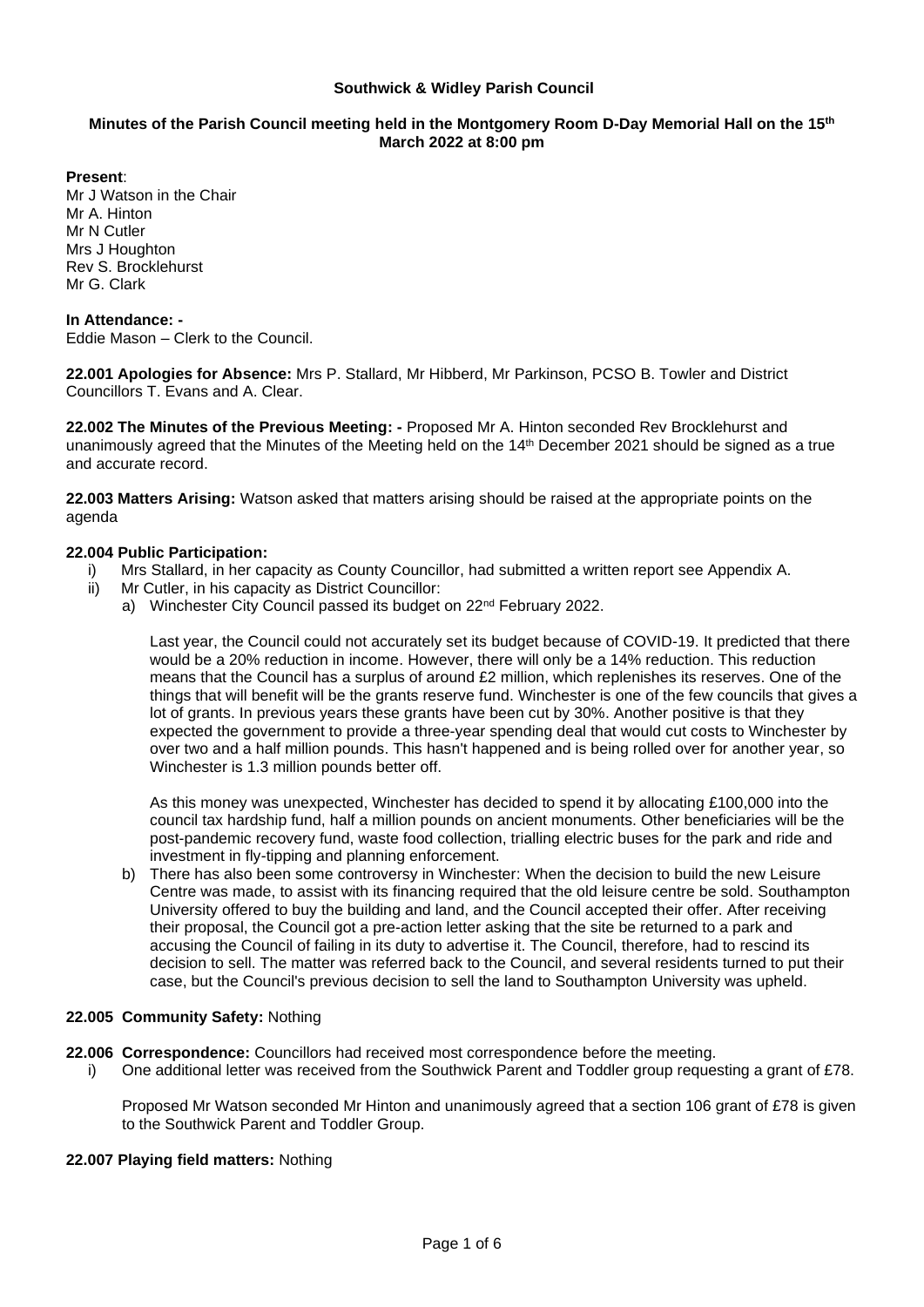## **22.008 Street Lighting Matters:**

i) Mrs Houghton reported that light number 12 was continuously flashing and asked that it be reported.

The Clerk to report the faulty light to BCG.

#### **22.009 Roads & Highway matters:**

i) Mrs Houghton reported that Common Lane is dangerous to walk down because of the encroaching vegetation.

Mr Cutler said that he would report this to the Highways Agency.

ii) Mr Cutler Said that he had had several meetings over the last couple of months with the Deputy Leader of Hampshire County Council, Rob Humby. He had asked him why there was not a 30 mile per hour speed limit imposed throughout the village without getting any definitive answer. Mr Cutler does believe that we should now go back to Hampshire County Council requesting a 30 mile per hour speed limit for the village; he can then get back onto Rob Humby to chase it up on behalf of the village.

#### **22.010 Planning Matters:**

i) Mr Watson reported that he had received a request from a Winchester City Planning Officer to have a meeting to discuss a piece of land adjacent to the Newlands Parrish council that is part of Southwick and Widley Parish Council. Mr Watson said This piece of land is strategically needed to be kept as a green belt, and the Southwick Estate, which owns the land, has stated that they have no intention of developing this land.

Mr Cutler said the local plan for Winchester has to be updated and extended every few years, and we are now looking at it up to 2039. Housing allocations are based on: Government policy, what's already allocated and potential windfall. We have to accept that an additional 3000 houses are required in the 15 years between 2024 and 2039. After public consultation, the collective view was that it should be split: half of the 3000 should be in Winchester, and half should be spread: 100 each amongst the bigger villages: Wickham, Denmead, Bishops Waltham, New Alresford, Colden Common and Shedfield and some of the smaller villages getting 50 houses West of Waterlooville would get few extra. What Winchester sees here is the opportunity to take 240 homes out of the whole equation. What the Council needs to do is to make sure that we have a representative from Widley on the Parish Council.

Mr Watson pointed out that it will be at least 15 years before these houses are built.

#### **22.011 Finance Committee:**

.

i) Mr Cutler outlined the discussions of the Finance Committee and its proposal to increase the savings account up to £10,000, renamed the Council's, General Reserve Fund. The remaining £18,000 reserves are allocated £ 8000 to Street Lighting Reserve and £12,000 to Playing Field and Special Events Reserve. The medium-term target is to spend £18,000 over the next six years. This provides a policy for us to reduce the reserves over a period of time.

Mr Cutler said he would write this Reserve Policy up so it could be included as information for the annual audit.

The Council unanimously agreed to adopt the Reserve Policy

ii) The minutes of the Finance and Management Committee Meetings held on the 14th December 2021, having been circulated, were received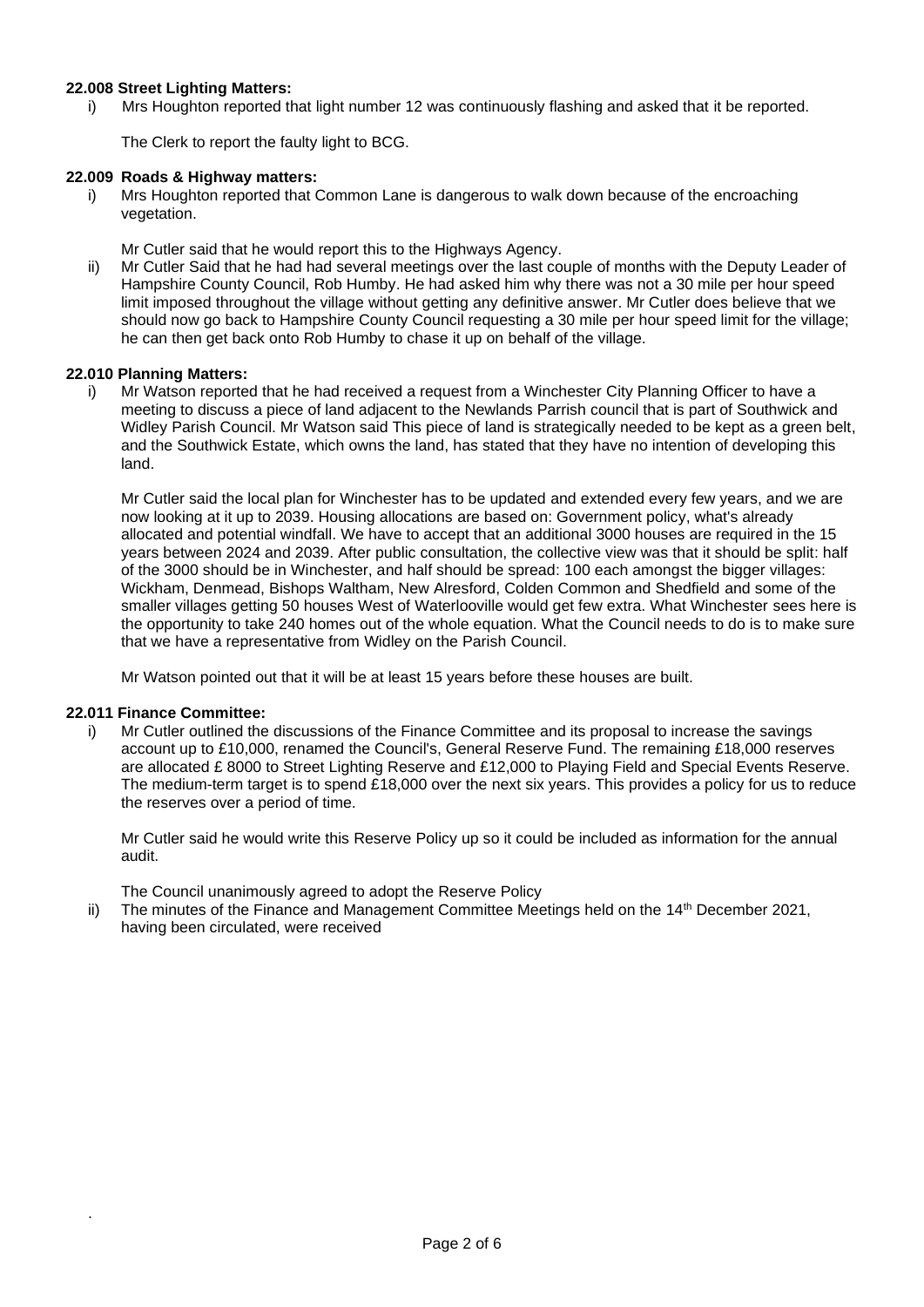#### **22.012 Members Business:**

- i) Proposed Mr Watson seconded Mr Hinton and unanimously agreed that £1000 be reserved for the Queen's jubilee celebrations.
- ii) Rev Brocklehurst outlined the village's Queen's jubilee celebrations. All events are along the national guidelines and will be documented in the next parish magazine. Thursday 2<sup>nd</sup> June is the coronation day Saturday the 4th June will be a street party, and Sunday the 5th June will be a church service.
- iii) Mr Hinton said that he had been approached by residents of numbers 51 to 58 High Street who had all received letters from Winchester City Council: saying that their bins were unsightly being left outside the Red Lion public house. The bins must be put out on the day of collection no earlier than 8:00 am and taken in after collection no later than 11:00 am.

Mr Cutler asked Mr Hinton to provide him with a copy of the letter so that he could raise it on behalf of the residents with Winchester City Council.

iv) Mr Watson said that he had looked at the enforcement list, and it had on it the Vicarage as an open and unresolved case.

Mr Cutler explained that due to COVID-19, the enforcement section had fallen behind with its workload.

#### **22.013 Orders for Payment:**

- i) Mr Watson drew the Council's attention to the new NJC pay scales for the Clerk and that the national living wage was going up to £9.50 from 1st April for the litter collector. Noted
- ii). Proposed Mr Cutler seconded Mr Hinton and unanimously agreed that the Parish Council should pay its bills.

|                    |        | <b>Transaction Cheque No Creditors Name</b>  | <b>Payment For</b>               | <b>Nett</b> | <b>VAT</b> | <b>Gross</b> |
|--------------------|--------|----------------------------------------------|----------------------------------|-------------|------------|--------------|
| 1670               | TRAN73 | CartridgeInk (Paid to Clerk)                 | Stationery                       | 9.98        | 2.00       | 11.97        |
| 1669               | TRAN73 | Grammerly.com (Paid to the                   | Stationery                       | 89.80       | 17.96      | 107.76       |
| 1668               | TRAN73 | Eddie Mason                                  | <b>Clerks Expenses</b>           | 20.00       | 0.00       | 20.00        |
| 1667               | TRAN73 | Eddie Mason                                  | <b>Clerks Salary</b>             | 264.76      | 0.00       | 264.76       |
| 1671               | TRAN74 | <b>HM Revenue &amp; Customs</b>              | <b>Clerks Tax</b>                | 66.20       | 0.00       | 66.20        |
| 1672               | TRAN75 | D-Day Memorial Hall - Hall Hire Hire of Room |                                  | 138.00      | 0.00       | 138.00       |
| 1673               | TRAN76 | <b>Viking Direct</b>                         | Stationery                       | 85.00       | 0.00       | 85.00        |
| 1674               | TRAN77 | <b>BCG Electrical Services Ltd</b>           | <b>Street Lighting</b>           | 353.30      | 70.66      | 423.96       |
| 1675               | TRAN78 | <b>BB Online Uk Ltd</b>                      | Web Site                         | 43.90       | 8.78       | 52.68        |
| 1676               | TRAN79 | Zurich Insurance                             | Administration                   | 728.51      | 0.00       | 728.51       |
| 1678               | TRAN80 | Mr David Tyman (Litter Picker)               | <b>Play Equipment Inspection</b> | 8.91        | 0.00       | 8.91         |
| 1677               | TRAN80 | Mr David Tyman (Litter Picker)               | Litter Collection                | 80.19       | 0.00       | 80.19        |
| <b>Totals Paid</b> |        |                                              |                                  | 1888.55     | 99.40      | 1987.94      |

# **Cheque List January 2022 – No Meeting**

**Cheque List February 2022 – No Meeting Transaction Cheque No Creditors Name Payment For Nett VAT Gross** 1680 TRAN81 Eddie Mason Clerks Expenses 20.00 0.00 20.00 1679 TRAN81 Eddie Mason Clerks Salary 264.76 0.00 264.76 1681 TRAN82 HM Revenue & Customs Clerks Tax 66.20 0.00 66.20 1683 TRAN83 Mr David Tyman (Litter Picker) Play Equipment Inspection 8.91 0.00 8.91 1682 TRAN83 Mr David Tyman (Litter Picker) Litter Collection 89.10 0.00 89.10 **Totals Paid 148.97** 0.00 448.97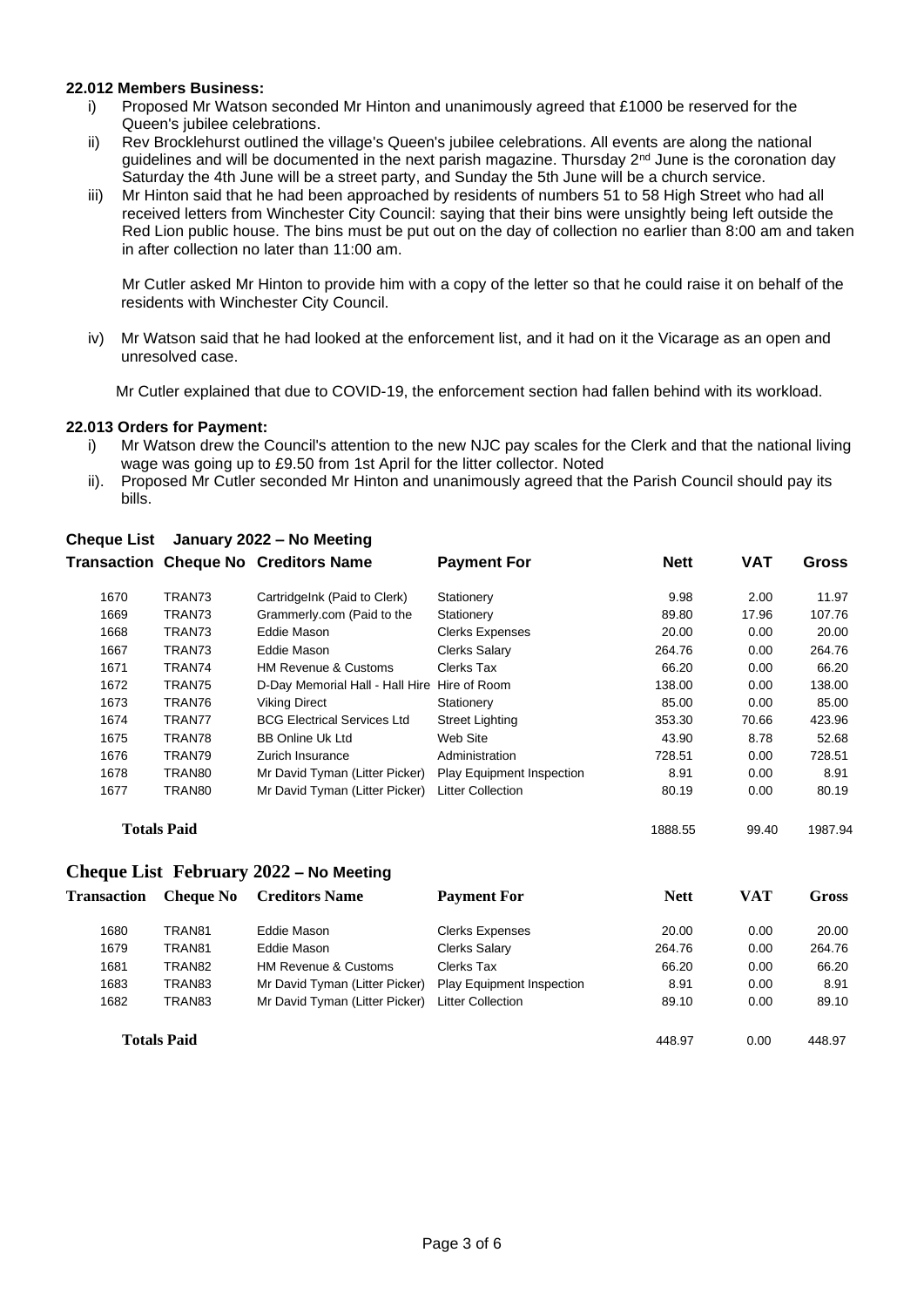| <b>Cheque List</b> | <b>March 2022</b> |                                             |                                  |             |            |              |  |  |  |
|--------------------|-------------------|---------------------------------------------|----------------------------------|-------------|------------|--------------|--|--|--|
|                    |                   | <b>Transaction Cheque No Creditors Name</b> | <b>Payment For</b>               | <b>Nett</b> | <b>VAT</b> | <b>Gross</b> |  |  |  |
| 1685               | Int Tran1         | <b>SWPC Reserve Account</b>                 | Administration                   | 1846.07     | 0.00       | 1846.07      |  |  |  |
| 1685               | TRAN84            | Eddie Mason                                 | <b>Clerks Expenses</b>           | 20.00       | 0.00       | 20.00        |  |  |  |
| 1684               | TRAN84            | Eddie Mason                                 | Clerks Salary                    | 320.33      | 0.00       | 320.33       |  |  |  |
| 1686               | TRAN85            | <b>HM Revenue &amp; Customs</b>             | Clerks Tax                       | 80.20       | 0.00       | 80.20        |  |  |  |
| 1688               | TRAN86            | Mr David Tyman (Litter Picker)              | <b>Play Equipment Inspection</b> | 8.91        | 0.00       | 8.91         |  |  |  |
| 1687               | TRAN86            | Mr David Tyman (Litter Picker)              | Litter Collection                | 71.28       | 0.00       | 71.28        |  |  |  |
| <b>Totals Paid</b> |                   |                                             |                                  | 2346.79     | 0.00       | 2346.79      |  |  |  |

The m**eeting closed at 9.20 pm**

**Date of the next meetings:12 th April 2022**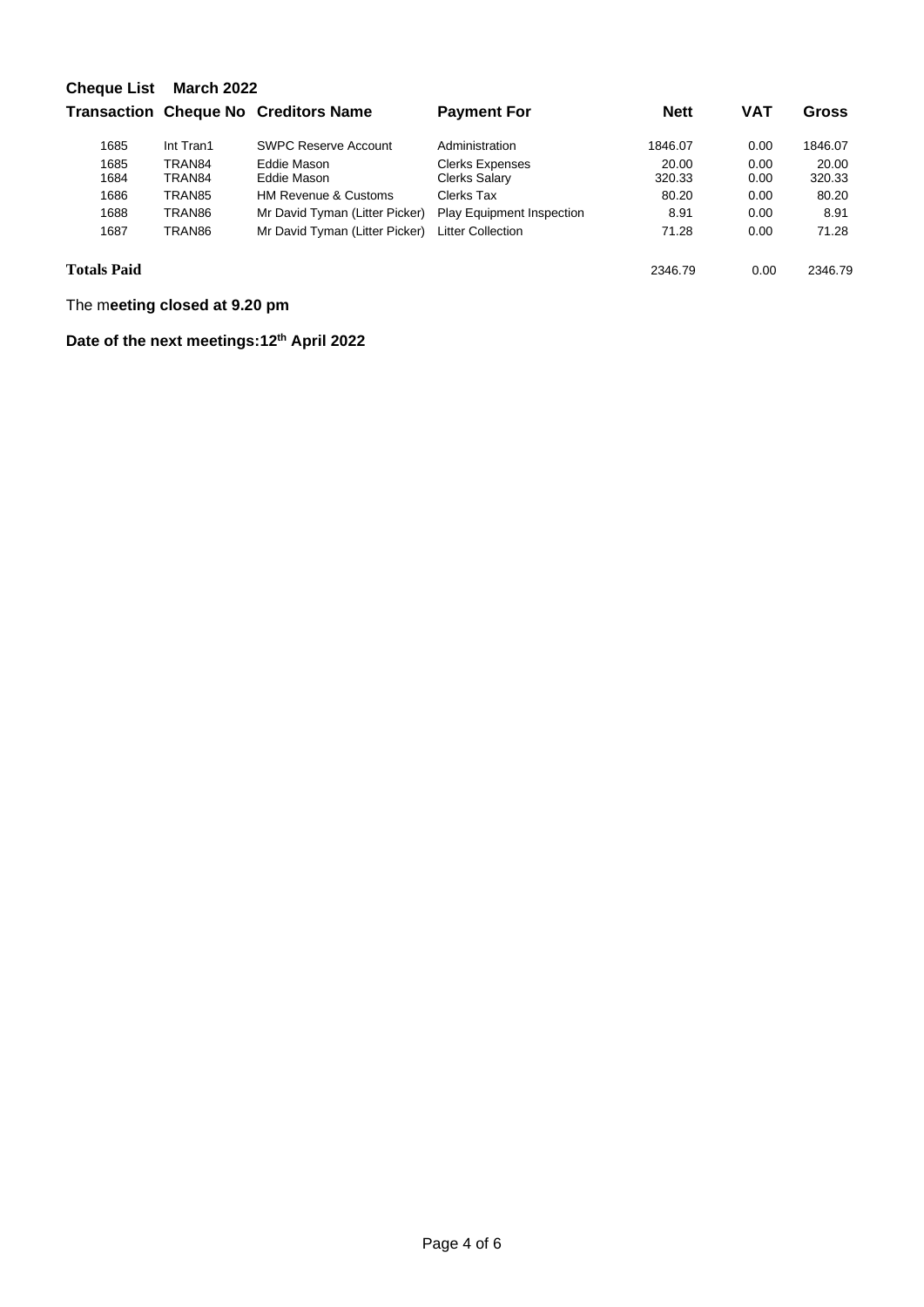# **Southwick & Widley Parish Council**

# **Minutes of the Parish Council meeting held in the Montgomery Room D-Day Memorial Hall on the 15th March 2022 at 8:00 pm**

#### **22.004 Public Participation:**

- **i)**
- **1.** Helping Families in Need

The County Council has awarded several Community Grants - through its connect4communties programme - to projects that ensure vulnerable households do not go without necessities, such as food, fuel and warmth this winter. The County Council, has worked with partners, including voluntary and charity groups, to coordinate a range of measures that support families facing hardship. Funding is provided to local authorities by the Department for Work and Pensions from its Household Support Fund.

The County Council has allocated £1.75 million to community grants to help organisations develop initiatives tailored to local needs. The type of projects awarded funding, include:

- Community groups that provide food parcels and recipe cards to local families with children and the elderly
- .Cook and eat sessions where whole families learn how to make healthy and affordable meals and how to reduce food waste
- .Mobile larders that provide low-cost food, especially in remote rural areas across Hampshire
- .A 'grow and eat' programme at a community allotment, which will bring together schoolchildren, community volunteers and local allotment association to grow produce and supply the community pantry for local families to enjoy.
- A community cafe run by volunteers that provides wraparound support services and offers opportunities in hospitality to young people.

Emergency funds have also been disbursed through schools and other organisations for families with children suffering extreme hardship. For example, in households where they find themselves without cooking facilities or white goods or need extra bedding and warm clothes as they move from a shelter into their own accommodation. Applications for Community Grants are still open. Organisations wanting to apply should go to connect4communities.org -

[https: //www .hants. gov.uk/socialcareandhealth/childrenandfamilies/connectforcommunities](https://www.hants.gov.uk/socialcareandhealth/childrenandfamilies/connectforcommunities)

**2.** Ukraine

Hampshire County Council has expressed solidarity with the nation's people - and stated its preparedness to support the UK Government if called on to help the unfolding humanitarian crisis. None of us would have expected to have seen such hostilities in Europe in these modern times, and we condemn the attacks on Ukraine's innocent citizens. Should Government seek our support, we will assist as needed - building on our experience of supporting refugees and evacuees from previous conflicts.See https://www.hants.gov.uk/ukraine

**3.** Carbon Neutral Bollards

Introducing carbon neutral bollards Hampshire County Council are committed to doing all it can to tackle climate change. In a first for the UK, the Council are trialling low-carbon bollards. These traffic bollards installed by Hampshire Highways are made from a plant-based biopolymer, derived from sugar cane. This makes them lighter, easier to install, and because they replace concrete, they reduce the carbon costs of manufacture. We're determined to play our part on the critical issue of climate change and carbon reduction and lead the way in sustainable construction.

**4.** New Schools in Hampshire

Ten new schools will built and opened by September 2025 in a bid to meet the ever-increasing demand for school places. It is estimated that more than 22,000 new school places will be needed by then - and while some will come from the expansion of pre-existing schools, the County Council has a duty to ensure every child has a seat in the classroom. Three schools will open their doors to pupils in the next academic year with the main pressure on school places coming from new housing developments.

Currently the Department for Education is working on the assumption that every new school built will be an academy or free school. Therefore, once the County Council has built these schools, they will be handed out on 125-year leases, although the Council will retain the freehold of the land.